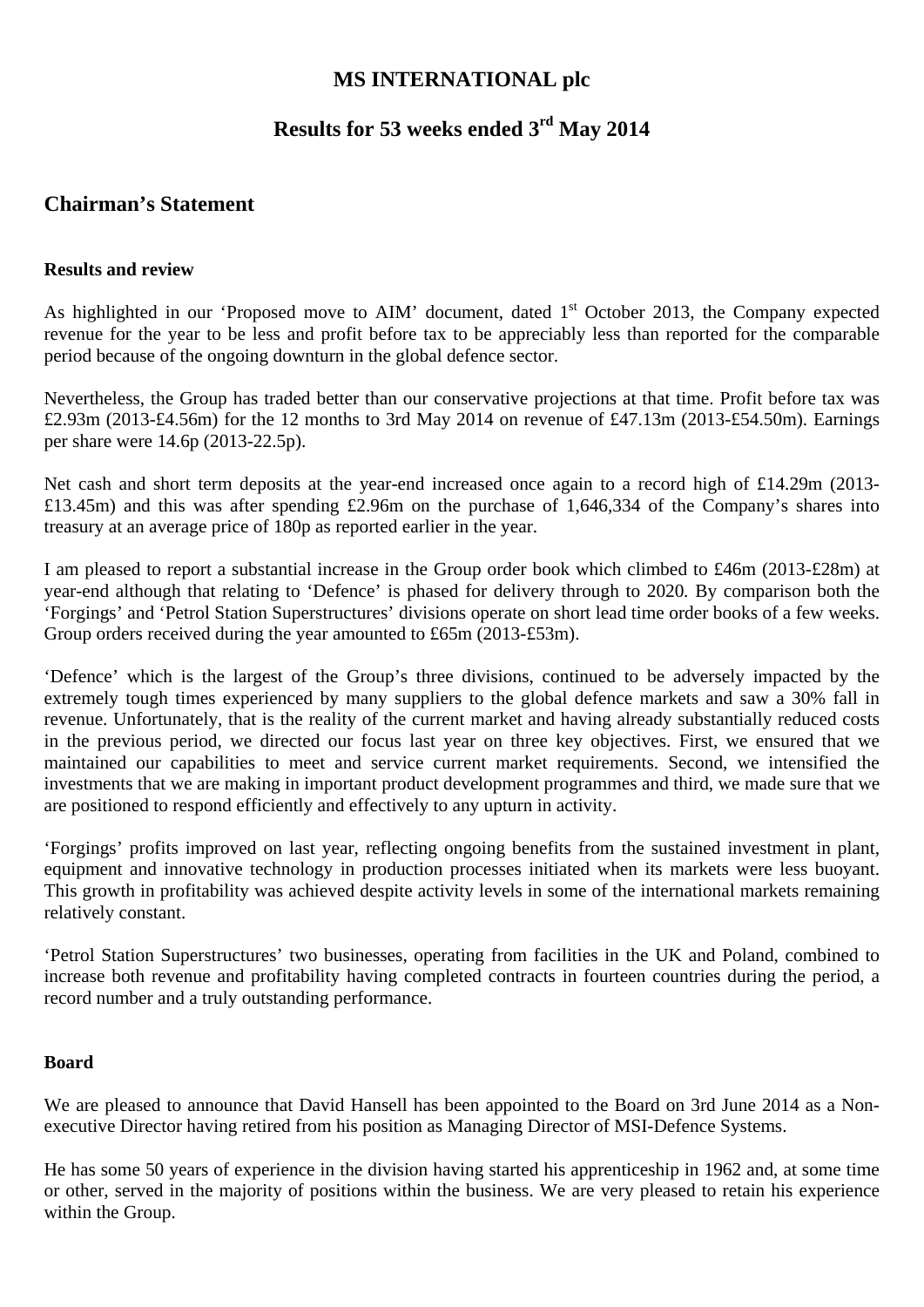We have appointed a new Managing Director of MSI-Defence Systems who has joined us from a senior position in the defence equipment industry.

### **Outlook**

Whilst the markets of our largest division, 'Defence', are contending with greatly reduced expenditure budgets it would be unrealistic to anticipate the current year being easier than last year. Conversely, both 'Forgings' and 'Petrol Station Superstructures' divisions hold improving strategic positions in their respective markets and should continue to prosper.

'Defence' would certainly benefit from a boost to the short to medium term order-book. We are hopeful that the weapon procurement phase for the current, substantial UK Royal Navy shipbuilding programme may not be too far away. Internationally, we are well placed in our marketing and positioned to bid effectively for any other new business that may arise, despite the uncertain market. Also, on a further positive note, we are receiving encouraging expressions of interest in a number of our new product developments which are coming to fruition. These will broaden our current product offering and are designed to meet identified requirements in selective markets around the world.

'Forgings' businesses are seeing what may be regarded as some early signs of a welcome, if delicate, upturn in activity and demand in certain global markets. Each production unit in the UK, the United States and Brazil is well equipped and capable of meeting any such sustainable growth. In the meantime we remain particularly sensitive to the effects of continuing exchange rate fluctuations in Brazil, which have led to a negative financial translation effect on our reported figures.

'Petrol Station Superstructures' has a rising international reputation as a high quality forecourt contractor, gaining market share at a time when many existing and new station developments are expanding their traditional refuelling services by opening sophisticated retail buildings on the forecourt. Such market developments, when added to the more conventional forecourt structures, should create further opportunities for the business in the future.

As stated above, it would be unrealistic to predict any early change for the better in market conditions for 'Defence'. Fortunately, the long term order book provides a good base load of business for future years and we are seeing encouraging signs from the market for our new product development activities. Our other two divisions should continue to prosper and added to that the Group net cash position is at a record level. Therefore, the Board believes it appropriate to recommend the payment of a maintained final dividend of 6.5p per share (2013-6.5p) making the total for the year of 8.0p per share (2013-8.0p). The final dividend is expected to be paid on  $18^{th}$  July 2014 to those shareholders on the register at the close of business on  $27^{th}$  June 2014.

Michael Bell 3<sup>rd</sup> June, 2014

For further information please contact

**MS INTERNATIONAL plc**  Michael Bell **Tel: 01302 386644** 

**Shore Capital** Tel: (0) 20 7408 4090 Nomad and Broker Bidhi Bhoma/Patrick Castle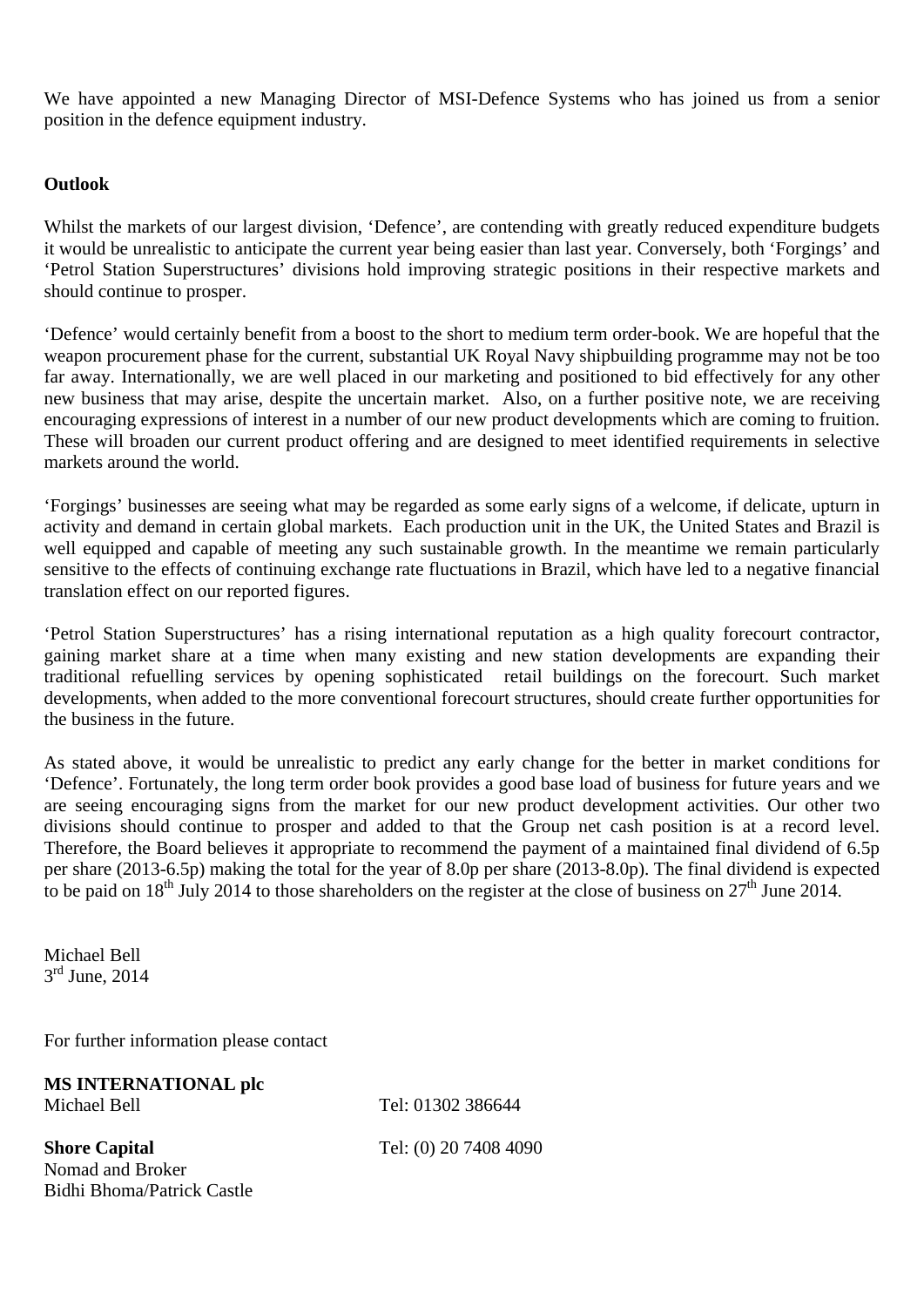## **Consolidated income statement**

For the 53 weeks ended 3rd May, 2014

|                                                                    |                | 2014         | 2013         |
|--------------------------------------------------------------------|----------------|--------------|--------------|
|                                                                    |                | <b>Total</b> | Total        |
|                                                                    | <b>Notes</b>   | £000         | $\pounds000$ |
|                                                                    |                |              | restated*    |
| Revenue                                                            | $\overline{2}$ | 47,130       | 54,494       |
| Cost of sales                                                      |                | (34,266)     | (39,310)     |
| Gross profit                                                       |                | 12,864       | 15,184       |
| Distribution costs                                                 |                | (2,707)      | (2,547)      |
| Administrative expenses                                            |                | (6,954)      | (7, 857)     |
|                                                                    |                |              |              |
|                                                                    |                | (9,661)      | (10, 404)    |
| Group operating profit                                             | $\sqrt{2}$     | 3,203        | 4,780        |
| Finance revenue                                                    |                | 48           | 83           |
| Finance costs                                                      |                | (69)         | (112)        |
| Other finance costs - pensions                                     |                | (254)        | (188)        |
|                                                                    |                | (275)        | (217)        |
| Profit before taxation                                             |                | 2,928        | 4,563        |
| Taxation                                                           | $\overline{4}$ | (354)        | (480)        |
| Profit for the period attributable to equity holders of the parent |                | 2,574        | 4,083        |
|                                                                    |                |              |              |
| Earnings per share: basic and diluted                              | 5              | 14.6p        | 22.5p        |
|                                                                    |                |              |              |

\* The consolidated financial statements as at 3rd, May, 2014, have been restated to reflect amendments to IAS 19, employee benefits, as detailed in note 1.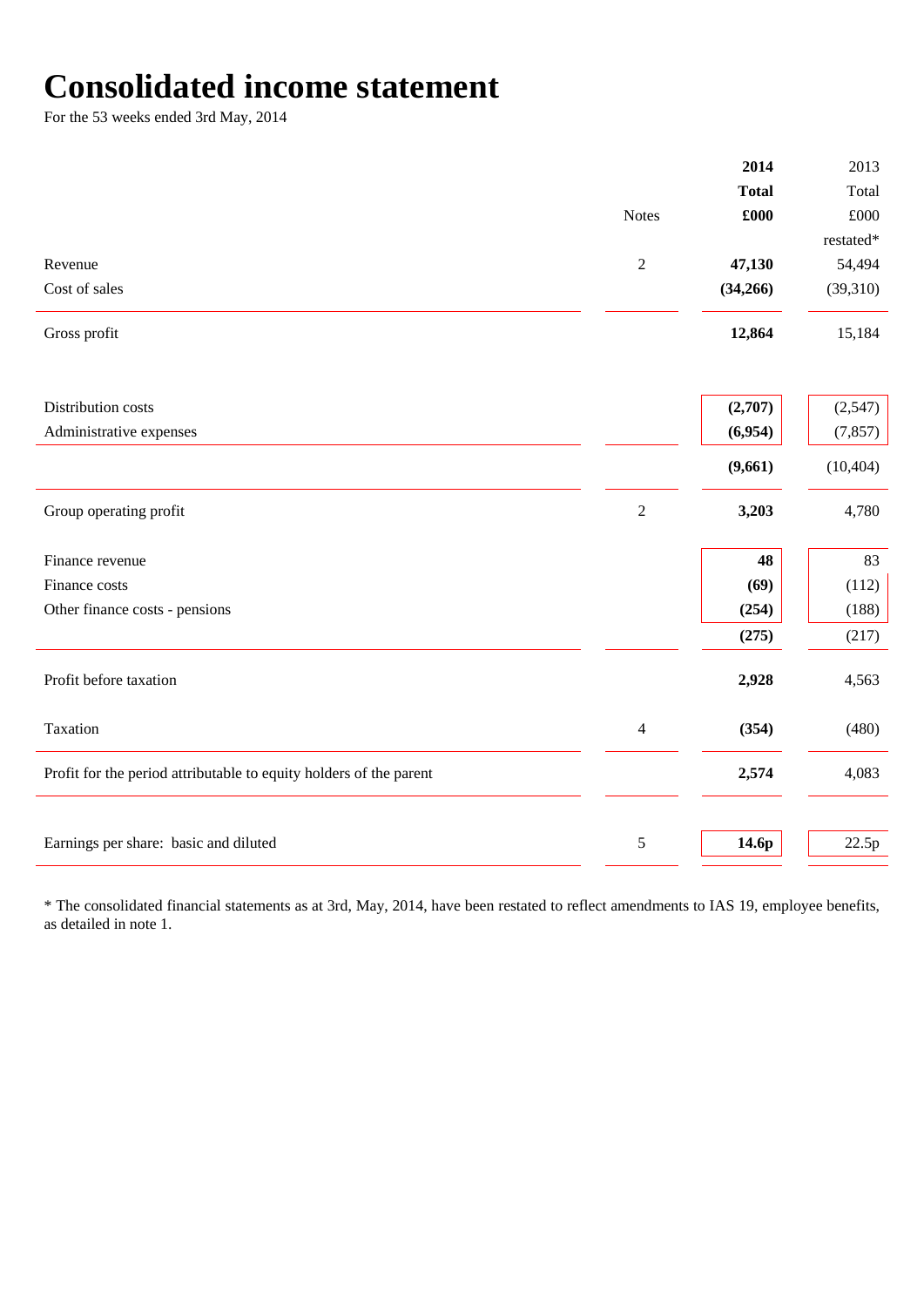# **Group and company statement of comprehensive income**

For the 53 weeks ended 3rd May, 2014

|                                                                                                         | Group        |           | Company      |           |
|---------------------------------------------------------------------------------------------------------|--------------|-----------|--------------|-----------|
|                                                                                                         | 2014         | 2013      | 2014         | 2013      |
|                                                                                                         | <b>Total</b> | Total     | <b>Total</b> | Total     |
|                                                                                                         | £000         | £000      | £000         | £000      |
|                                                                                                         |              | restated* |              | restated* |
| Profit for the period attributable to equity holders of the parent                                      | 2,574        | 4,083     | 1,605        | 3,550     |
| Exchange differences on retranslation of foreign operations                                             | (244)        | 71        |              |           |
| Net other comprehensive (loss)/profit to be reclassified to profit or<br>loss in subsequent periods     | (244)        | 71        |              |           |
| Remeasurement gains/(losses) on defined benefit pension scheme                                          | 952          | (2,640)   | 952          | (2,640)   |
| Deferred taxation on actuarial gains/losses on defined benefit scheme                                   | (396)        | 566       | (396)        | 566       |
| Revaluation surplus on land and buildings                                                               | 1,939        |           | 2,056        |           |
| Deferred taxation on revaluation surplus on land and buildings                                          | (446)        |           | (473)        |           |
| Net other comprehensive profit/(loss) not being reclassified to profit<br>or loss in subsequent periods | 2,049        | (2,074)   | 2,139        | (2,074)   |
|                                                                                                         |              |           |              |           |
| Total comprehensive income for the period attributable to equity<br>holders of the parent               | 4,379        | 2,080     | 3,744        | 1,476     |
|                                                                                                         |              |           |              |           |

\* The consolidated financial statements as at 3rd, May, 2014, have been restated to reflect amendments to IAS 19, employee benefits, as detailed in note 1.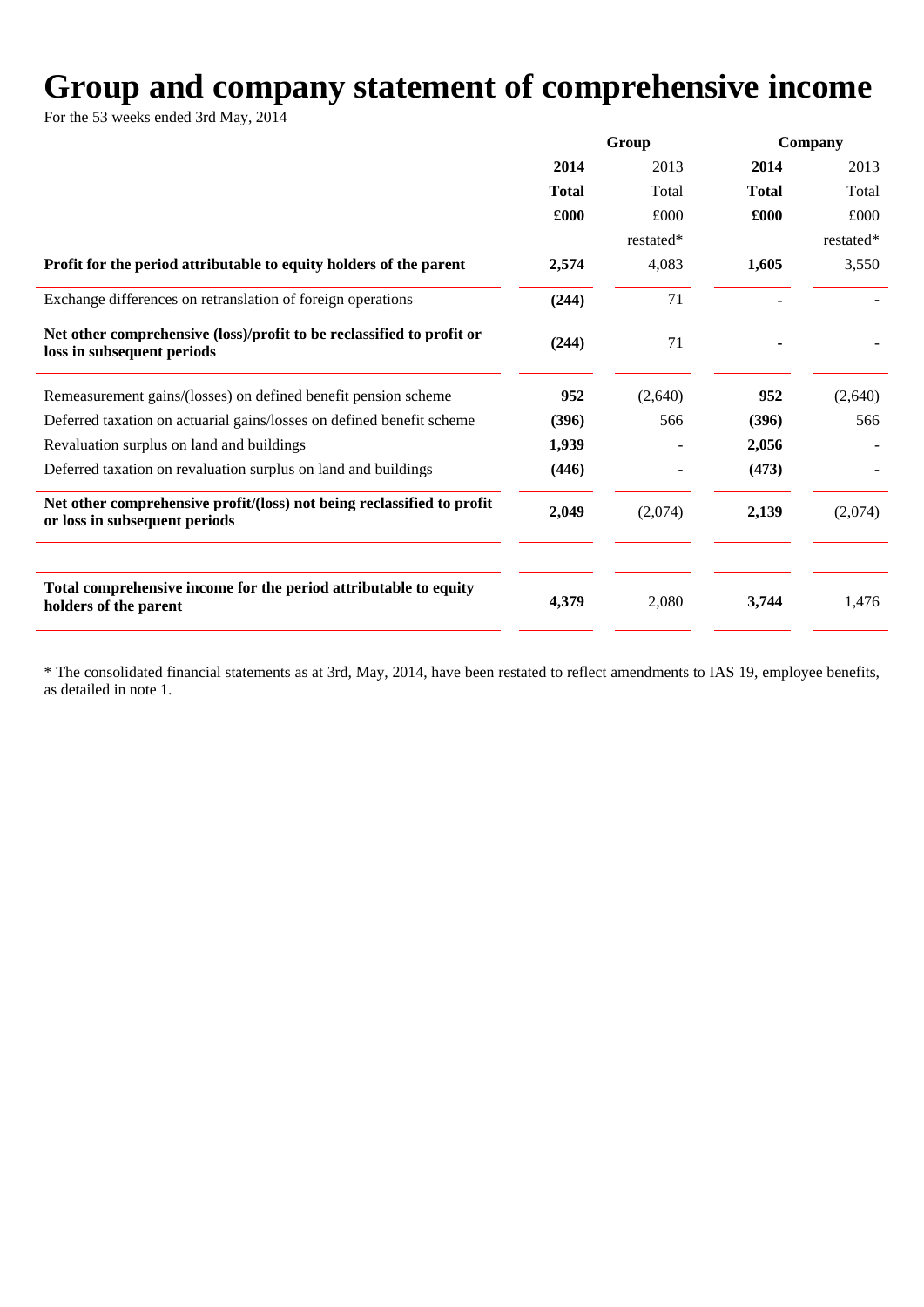# **Consolidated and company statement of changes in equity**

|                                   | Issued<br>capital        | Capital<br>redemption<br>reserve | Other<br>reserves        | Revaluation<br>reserve       | Special<br>reserve       | Foreign<br>exchange<br>reserve | Treasury<br>shares       | Retained<br>earnings     | <b>Total</b>                          |
|-----------------------------------|--------------------------|----------------------------------|--------------------------|------------------------------|--------------------------|--------------------------------|--------------------------|--------------------------|---------------------------------------|
|                                   | $\pounds 000$            | $\pounds 000$                    | $\pounds 000$            | $\pounds 000$                | $\pounds 000$            | $\pounds 000$                  | $\pounds 000$            | $\pounds 000$            | $\pmb{\pounds}^{\bullet}\mathbf{000}$ |
| (a) Group                         |                          |                                  |                          |                              |                          |                                |                          |                          |                                       |
| At 28th April, 2012               | 1,840                    | 901                              | 2,815                    | 2,511                        | 1,629                    | (10)                           | (100)                    | 18,819                   | 28,405                                |
| Profit for the period             | $\overline{a}$           | $\overline{a}$                   | $\overline{a}$           | $\overline{\phantom{a}}$     | $\overline{a}$           | $\blacksquare$                 | $\overline{a}$           | 4,083                    | 4,083                                 |
| Other comprehensive loss          |                          |                                  |                          |                              |                          | 71                             | $\overline{\phantom{a}}$ | (2,074)                  | (2,003)                               |
| Total comprehensive income        | $\overline{\phantom{a}}$ |                                  | $\overline{\phantom{a}}$ | $\overline{\phantom{a}}$     | $\overline{\phantom{a}}$ | $71\,$                         | $\overline{\phantom{a}}$ | 2,009                    | 2,080                                 |
| Dividends paid (note 6)           |                          |                                  |                          |                              |                          |                                |                          | (1, 452)                 | (1, 452)                              |
| Change in taxation rates          |                          |                                  |                          | $21\,$                       |                          |                                |                          |                          | 21                                    |
| At 27th April, 2013 (restated *)  | 1,840                    | 901                              | 2,815                    | 2,532                        | 1,629                    | 61                             | (100)                    | 19,376                   | 29,054                                |
| Profit for the period             |                          |                                  | $\overline{a}$           |                              |                          |                                |                          | 2,574                    | 2,574                                 |
| Other comprehensive profit/(loss) |                          |                                  |                          | 1,493                        |                          | (244)                          |                          | 556                      | 1,805                                 |
| Total comprehensive income        |                          |                                  | $\overline{a}$           | 1,493                        | $\overline{\phantom{a}}$ | (244)                          | $\overline{\phantom{a}}$ | 3,130                    | 4,379                                 |
| Dividends paid (note 6)           |                          |                                  |                          |                              |                          |                                | $\overline{a}$           | (1, 452)                 | (1, 452)                              |
| Purchase of own shares (note 9)   |                          |                                  |                          |                              |                          |                                | (2,959)                  | $\overline{\phantom{a}}$ | (2,959)                               |
| Change in taxation rates          |                          |                                  |                          | 121                          |                          |                                |                          |                          | 121                                   |
| At 3rd May, 2014                  | 1,840                    | 901                              | 2,815                    | 4,146                        | 1,629                    | (183)                          | (3,059)                  | 21,054                   | 29,143                                |
| (b) Company                       |                          |                                  |                          |                              |                          |                                |                          |                          |                                       |
| At 28th April, 2012               | 1,840                    | 901                              | 1,565                    | 2,511                        | 1,629                    |                                | (100)                    | 17,646                   | 25,992                                |
| Profit for the period             | $\overline{a}$           |                                  | $\overline{a}$           |                              | $\overline{a}$           |                                | $\overline{a}$           | 3,550                    | 3,550                                 |
| Other comprehensive loss          | $\overline{a}$           | $\overline{\phantom{a}}$         | $\overline{\phantom{a}}$ | $\overline{\phantom{a}}$     | $\overline{\phantom{a}}$ |                                | $\overline{a}$           | (2,074)                  | (2,074)                               |
| Total comprehensive income        | $\overline{a}$           | $\overline{\phantom{a}}$         | $\overline{\phantom{a}}$ | $\overline{\phantom{a}}$     | $\overline{a}$           | $\blacksquare$                 | $\overline{\phantom{a}}$ | 1,476                    | 1,476                                 |
| Dividends paid (note 6)           | $\overline{a}$           |                                  |                          | $\qquad \qquad \blacksquare$ |                          |                                |                          | (1, 452)                 | (1, 452)                              |
| Change in taxation rates          |                          |                                  |                          | $21\,$                       |                          |                                |                          |                          | 21                                    |
| At 27th April, 2013               | 1,840                    | 901                              | 1,565                    | 2,532                        | 1,629                    |                                | (100)                    | 17,670                   | 26,037                                |
| Profit for the period             | $\overline{a}$           | $\overline{a}$                   | $\blacksquare$           | $\overline{\phantom{a}}$     | $\overline{a}$           | $\overline{a}$                 | $\overline{\phantom{a}}$ | 1,605                    | 1,605                                 |
| Other comprehensive loss          |                          |                                  | $\overline{\phantom{a}}$ | 1,583                        |                          |                                |                          | 556                      | 2,139                                 |
| Total comprehensive income        |                          | $\overline{a}$                   | $\overline{\phantom{a}}$ | 1,583                        | $\overline{a}$           | $\overline{a}$                 | $\overline{\phantom{a}}$ | 2,161                    | 3,744                                 |
| Dividends paid (note 6)           |                          |                                  |                          |                              |                          |                                |                          | (1, 452)                 | (1, 452)                              |
| Dividend received from subsidiary |                          |                                  |                          |                              |                          |                                |                          | 311                      | 311                                   |
| Purchase of own shares (note 9)   |                          |                                  |                          |                              |                          |                                | (2,959)                  | $\overline{\phantom{a}}$ | (2,959)                               |
| Change in taxation rates          |                          |                                  |                          | 125                          |                          |                                |                          |                          | 125                                   |
| At 3rd May, 2014                  | 1,840                    | 901                              | 1,565                    | 4,240                        | 1,629                    |                                | (3,059)                  | 18,690                   | 25,806                                |

\* The consolidated financial statements as at 3rd, May, 2014, have been restated to reflect amendments to IAS 19, employee benefits, as detailed in note 1.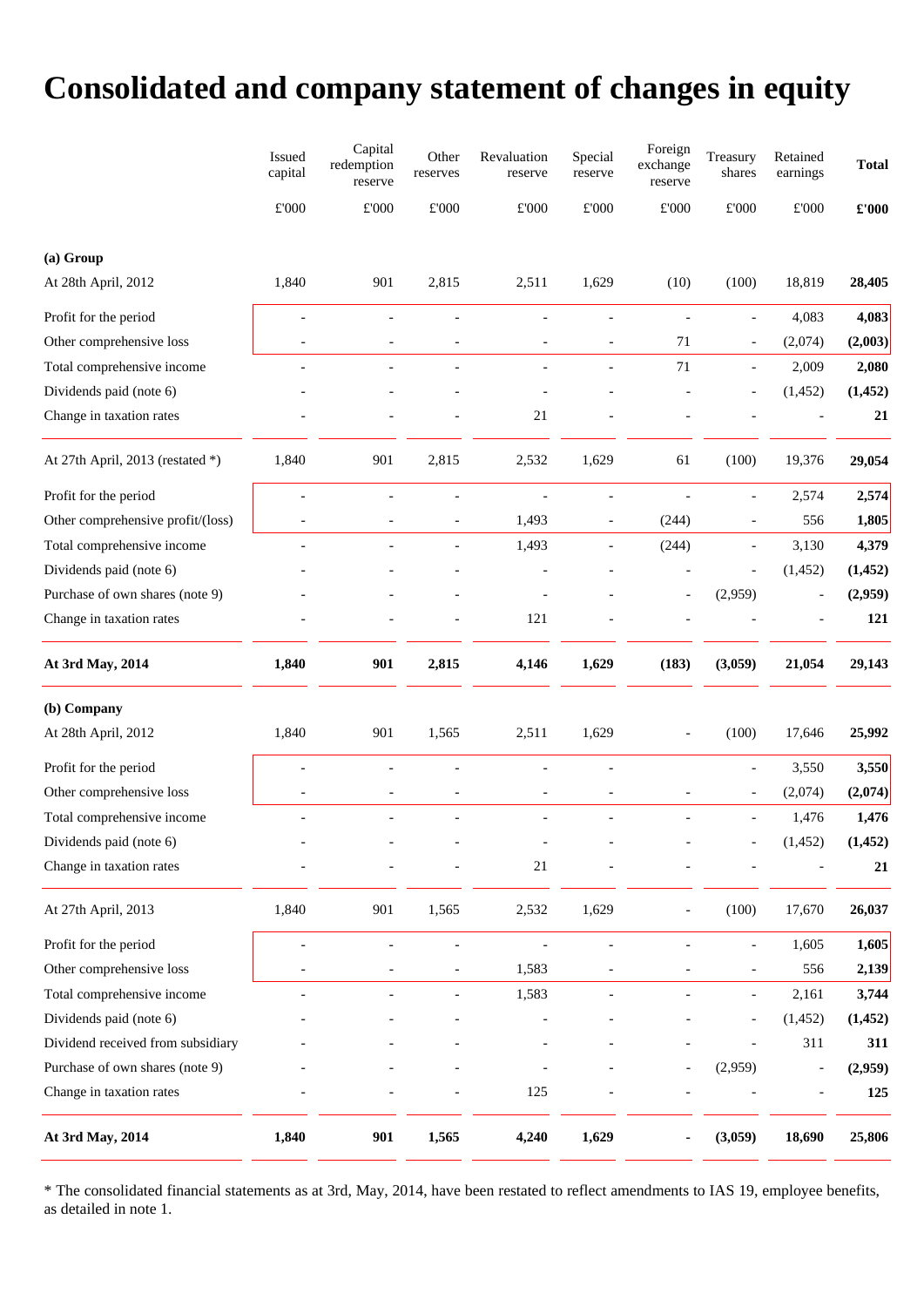# **Consolidated statements of financial position**

At 3rd May, 2014

|                                                                                                                       |              | Group                 |                       |                       | Company               |  |
|-----------------------------------------------------------------------------------------------------------------------|--------------|-----------------------|-----------------------|-----------------------|-----------------------|--|
|                                                                                                                       |              | 2014                  | 2013                  | 2014                  | 2013                  |  |
|                                                                                                                       | <b>Notes</b> | £'000                 | $\pounds 000$         | £'000                 | $\pounds 000$         |  |
| <b>ASSETS</b>                                                                                                         |              |                       |                       |                       |                       |  |
| <b>Non-current assets</b>                                                                                             |              |                       |                       |                       |                       |  |
| Property, plant and equipment                                                                                         |              | 15,127                | 13,755                | 12,955                | 11,133                |  |
| Intangible assets                                                                                                     |              | 4,135                 | 4,451                 | 21                    | 30                    |  |
| Investments in subsidiaries                                                                                           |              |                       |                       | 11,829                | 11,869                |  |
| Deferred income tax asset                                                                                             |              |                       | 280                   | 167                   | 807                   |  |
|                                                                                                                       |              |                       |                       |                       |                       |  |
|                                                                                                                       |              | 19,262                | 18,486                | 24,972                | 23,839                |  |
| <b>Current assets</b>                                                                                                 |              |                       |                       |                       |                       |  |
| Inventories                                                                                                           |              | 8,162                 | 6,536                 | 7,250                 | 5,656                 |  |
| Trade and other receivables                                                                                           | 7            | 8,260                 | 13,065                | 8,276                 | 13,838                |  |
| Income tax receivable                                                                                                 |              | 51                    |                       |                       |                       |  |
| Prepayments                                                                                                           |              | 447                   | 520                   | 363                   | 419                   |  |
|                                                                                                                       | $8\,$        |                       |                       |                       |                       |  |
| Cash and short-term deposits                                                                                          |              | 14,286                | 13,447                | 13,241                | 12,515                |  |
|                                                                                                                       |              | 31,206                | 33,568                | 29,130                | 32,428                |  |
|                                                                                                                       |              |                       |                       |                       |                       |  |
| <b>TOTAL ASSETS</b>                                                                                                   |              | 50,468                | 52,054                | 54,102                | 56,267                |  |
| <b>EQUITY AND LIABILITIES</b><br><b>Equity</b><br>Equity share capital<br>Capital redemption reserve<br>Other reserve | 9<br>9<br>9  | 1,840<br>901<br>2,815 | 1,840<br>901<br>2,815 | 1,840<br>901<br>1,565 | 1,840<br>901<br>1,565 |  |
| Revaluation reserve                                                                                                   | 9            | 4,146                 | 2,532                 | 4,240                 | 2,532                 |  |
| Special reserve                                                                                                       | 9            | 1,629                 | 1,629                 | 1,629                 | 1,629                 |  |
| Currency translation reserve                                                                                          | 9            | (183)                 | 61                    |                       |                       |  |
| Treasury shares                                                                                                       | 9            | (3,059)               | (100)                 | (3,059)               | (100)                 |  |
| Retained earnings                                                                                                     | 9            | 21,054                | 19,376                | 18,690                | 17,670                |  |
|                                                                                                                       |              | 29,143                | 29,054                | 25,806                | 26,037                |  |
| <b>Non-current liabilities</b>                                                                                        |              |                       |                       |                       |                       |  |
| Defined benefit pension liability                                                                                     |              | 5,889                 | 6,766                 | 5,889                 | 6,766                 |  |
| Deferred income tax liability                                                                                         |              | 211                   |                       |                       |                       |  |
|                                                                                                                       |              | 6,100                 | 6,766                 | 5,889                 | 6,766                 |  |
| <b>Current liabilities</b><br>Trade and other payables<br>Income tax payable                                          |              | 15,225                | 16,143<br>91          | 22,294<br>113         | 23,302<br>162         |  |
|                                                                                                                       |              | 15,225                | 16,234                | 22,407                | 23,464                |  |
|                                                                                                                       |              |                       |                       |                       |                       |  |
| <b>TOTAL EQUITY AND LIABILITIES</b>                                                                                   |              | 50,468                | 52,054                | 54,102                | 56,267                |  |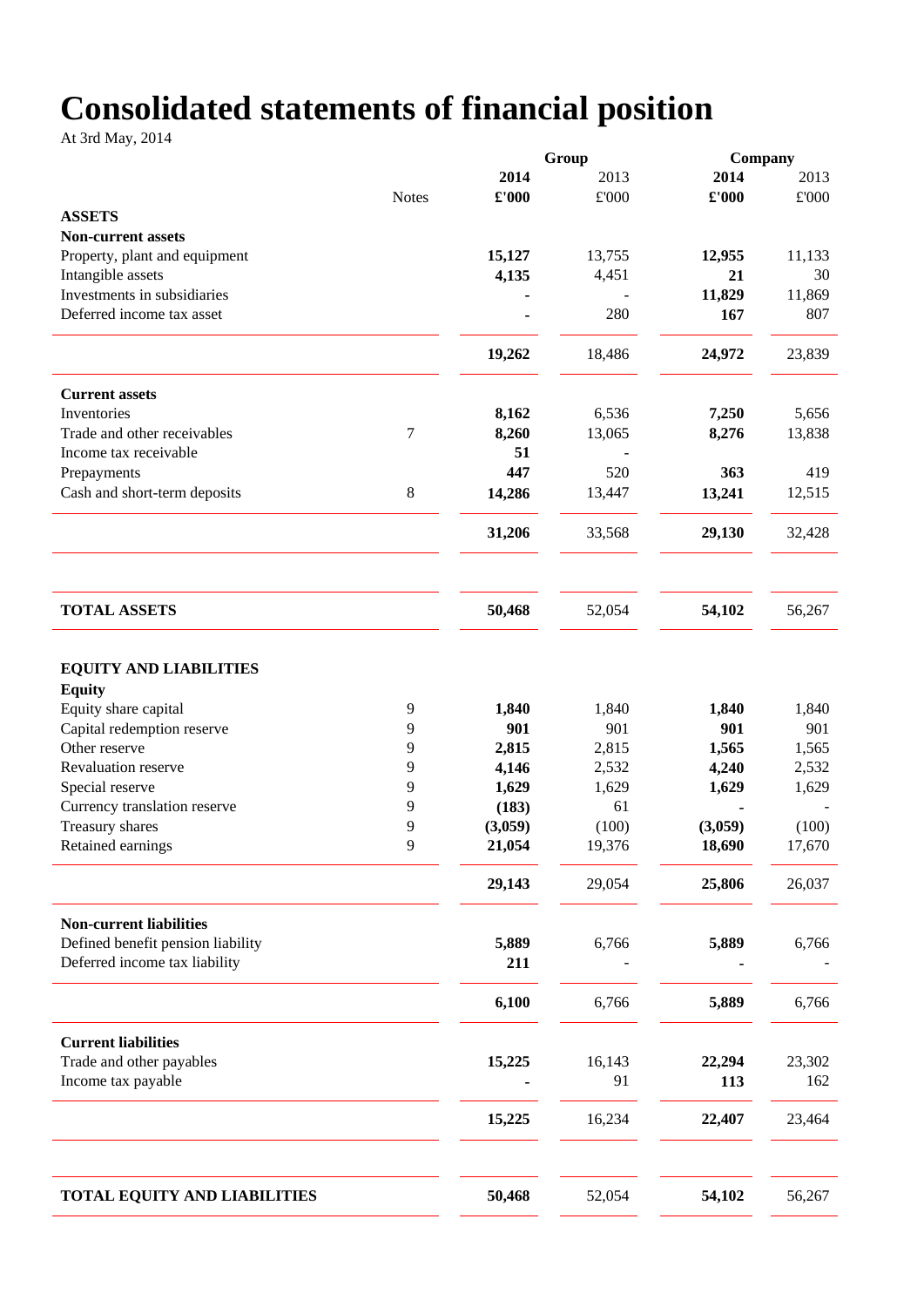# **Cash flow statements**

| For the 53 weeks ended 3rd May, 2014                                   |                      | Group    |              | Company  |  |  |
|------------------------------------------------------------------------|----------------------|----------|--------------|----------|--|--|
|                                                                        | 2014                 | 2013     | 2014         | 2013     |  |  |
|                                                                        | <b>Notes</b><br>£000 | £000     | £000         | £000     |  |  |
|                                                                        |                      | Restated |              | Restated |  |  |
| Profit before taxation                                                 | 2,928                | 4,563    | 1,709        | 3,862    |  |  |
| Adjustments to reconcile profit before taxation to net cash in flow    |                      |          |              |          |  |  |
| from operating activities                                              |                      |          |              |          |  |  |
| Depreciation charge                                                    | 1,227                | 1,372    | 1,028        | 1,180    |  |  |
| Amortisation charge                                                    | 316                  | 347      | 9            | 39       |  |  |
| Impairment in investment in subsidiary undertaking                     | 350                  | 300      | 40           |          |  |  |
| Administration expenses-pension fund<br>Profit on sale of fixed assets | (124)                |          | 350<br>(130) | 300      |  |  |
| Finance costs                                                          | 275                  | 217      | 236          | 156      |  |  |
| Foreign exchange(losses)/gains                                         | (136)                | 9        |              |          |  |  |
| (Increase)/decrease in inventories                                     | (1,626)              | 1,288    | (1,594)      | 1,070    |  |  |
|                                                                        |                      |          |              |          |  |  |
| Decrease/(increase) in receivables                                     | 4,805                | (857)    | 5,562        | (81)     |  |  |
| Decrease in prepayments                                                | 73<br>(2,550)        | 84       | 56           | 108      |  |  |
| (Decrease)/increase in payables                                        |                      | 3,266    | (2,877)      | 3,511    |  |  |
| Increase/(decrease) in progress payments                               | 1,632                | (2,118)  | 1,869        | (2,140)  |  |  |
| Pension fund payments                                                  | (529)                | (529)    | (529)        | (529)    |  |  |
| Cash generated from operating activities                               | 6,641                | 7,942    | 5,729        | 7,476    |  |  |
| Interest (paid)/received                                               | (21)                 | (29)     | 18           | 32       |  |  |
| Taxation paid                                                          | (708)                | (1,809)  | (257)        | (1,505)  |  |  |
| Net cash inflow from operating activities                              | 5,912                | 6,104    | 5,490        | 6,003    |  |  |
| <b>Investing activities</b>                                            |                      |          |              |          |  |  |
| Purchase of property, plant and equipment                              | (940)                | (1,252)  | (842)        | (620)    |  |  |
| Sale of property, plant and equipment                                  | 342                  | 10       | 178          |          |  |  |
| Net cash outflow from investing activities                             | (662)                | (1,242)  | (664)        | (619)    |  |  |
| <b>Financing activities</b>                                            |                      |          |              |          |  |  |
| Dividends paid                                                         | (1, 452)<br>6        | (1, 452) | (1, 452)     | (1,452)  |  |  |
| Dividend received from subsidiary                                      |                      |          | 311          |          |  |  |
| Purchase of own shares                                                 | (2,959)              |          | (2,959)      |          |  |  |
| Investment in subsidiary                                               |                      |          |              | (418)    |  |  |
| Net cash outflow from financing activities                             | (4, 411)             | (1, 452) | (4,100)      | (1,870)  |  |  |
| Increase in cash and cash equivalents                                  | 839                  | 3,410    | 726          | 3,514    |  |  |
| Opening cash and cash equivalents                                      | 13,447               | 10,037   | 12,515       | 9,001    |  |  |
| Closing cash and cash equivalents                                      | ${\bf 8}$<br>14,286  | 13,447   | 13,241       | 12,515   |  |  |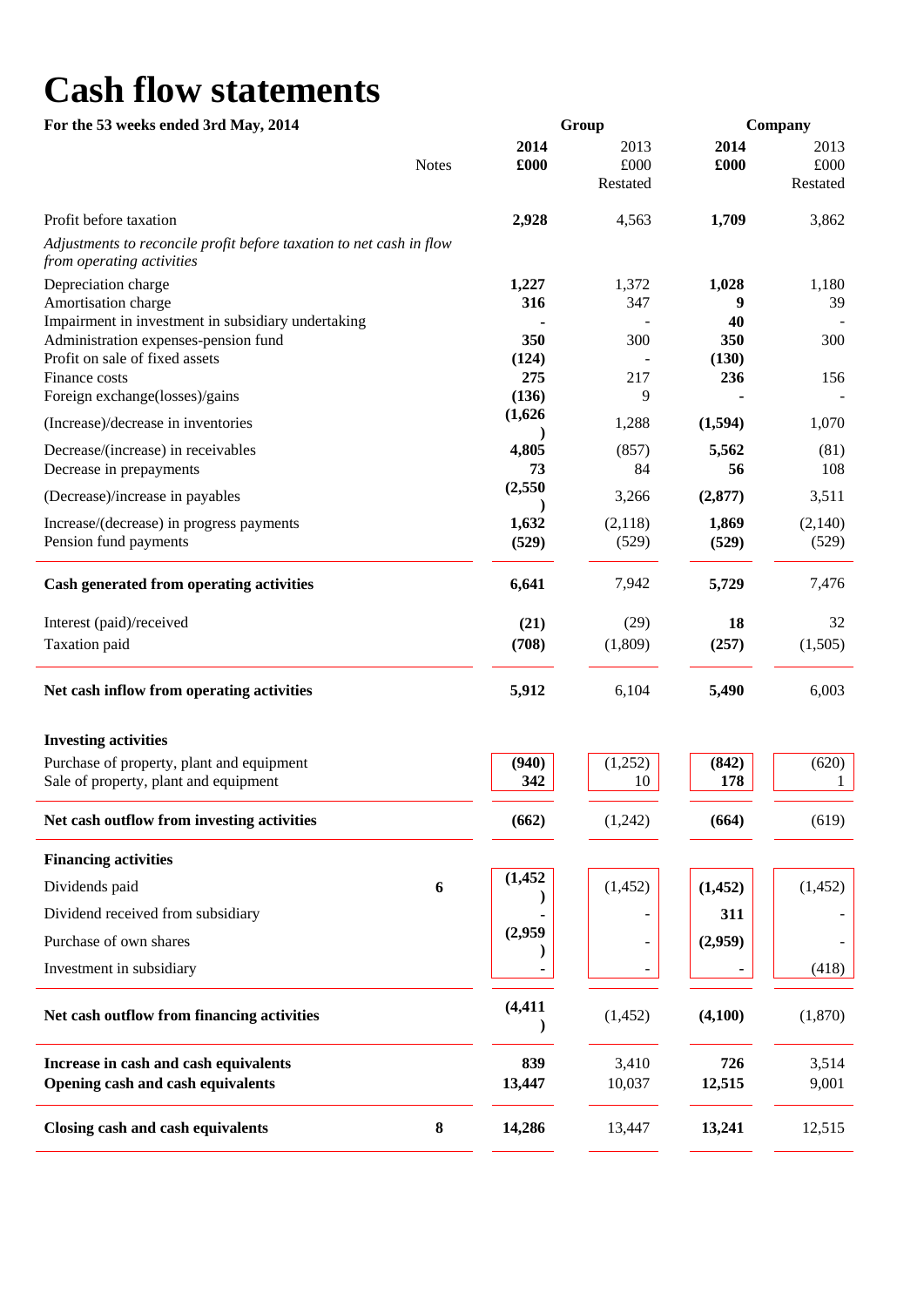The financial information set out above does not constitute the Company's statutory accounts for the periods ended  $3<sup>rd</sup>$  May, 2014 or  $27<sup>th</sup>$  April, 2013 but is derived from those accounts. Statutory accounts for 2013 have been delivered to the Registrar of Companies, and those for 2014 will be delivered following the Company's Annual General Meeting. The auditors have reported on those accounts; their reports were unqualified and did not contain a statement under section 498 (2) or (3) of the Companies Act 2006.

(1) IAS 19 "Employee Benefits" was amended in June 2011. The impact on the Group has been to replace interest cost and expected return on plan assets with a net interest amount that is calculated by applying the discount rate to the net defined benefit liability and to transfer the costs of administrating the pension scheme from a deduction from expected return on plan assets into other operating expenses.

For the year to 27th April, 2013, the restatement on implementation of IAS 19R has reduced operating profit by £300,000, increased net financing costs by £143,000 and increased other comprehensive income by £443,000.

For the year to 3rd May, 2014, the implementation of IAS 19R has reduced operating profit by £350,000, increased net financing costs by £238,000 and increased other comprehensive income by £588,000.

#### (2)Segment information

The following table presents revenue and profit and certain assets and liability information regarding the Group's divisions for the periods ended 3rd May, 2014 and 27th April, 2013. The reporting format is determined by the differences in manufacture and services provided by the Group. The Defence division is engaged in the design, manufacture and service of defence equipment. The Forgings division is engaged in the manufacture of forgings. The Petrol Station Superstructures division is engaged in the design and construction of petrol station superstructures.

Management monitors the operating results of its business units separately for the purpose of making decisions about resource allocation and performance assessment. Segment performance is evaluated based on operating profit or loss which in certain respects, as explained in the table below, is measured differently from operating profit or loss in the consolidated financial statements. Group financing (including finance costs and finance revenue) and income taxes are managed on a group basis and are not allocated to operating segments.

|                                                         |              | Defence      |              | Forgings     | <b>Petrol Station</b><br>Superstructures |                      |                  | Total              |
|---------------------------------------------------------|--------------|--------------|--------------|--------------|------------------------------------------|----------------------|------------------|--------------------|
|                                                         | 2014<br>£000 | 2013<br>£000 | 2014<br>£000 | 2013<br>£000 | 2014<br>£000                             | 2013<br>$\pounds000$ | 2014<br>£000     | 2013<br>£000       |
| <b>Revenue</b><br>External                              | 19,445       | 27,968       | 14,058       | 14,295       | 13,627                                   | 12,231               | 47,130           | Restated<br>54,494 |
| Total revenue                                           | 19,445       | 27,968       | 14,058       | 14,295       | 13,627                                   | 12,231               | 47,130           | 54,494             |
| <b>Segment result</b><br>Net finance costs              | 926          | 2,934        | 591          | 359          | 1,686                                    | 1,487                | 3,203<br>(275)   | 4,780<br>(217)     |
| Profit before taxation<br>Taxation                      |              |              |              |              |                                          |                      | 2,928<br>(354)   | 4,563<br>(480)     |
| Profit for the period                                   |              |              |              |              |                                          |                      | 2,574            | 4,083              |
| <b>Segmental assets</b><br>Unallocated assets           | 24,619       | 27,153       | 6,658        | 6,654        | 6,341                                    | 5,585                | 37,618<br>12,850 | 39,392<br>12,662   |
| Total assets                                            |              |              |              |              |                                          |                      | 50,468           | 52,054             |
| <b>Segmental liabilities</b><br>Unallocated liabilities | 10,234       | 10,459       | 2,763        | 2,681        | 3,778                                    | 4,158                | 16,775<br>4,550  | 17,298<br>5,702    |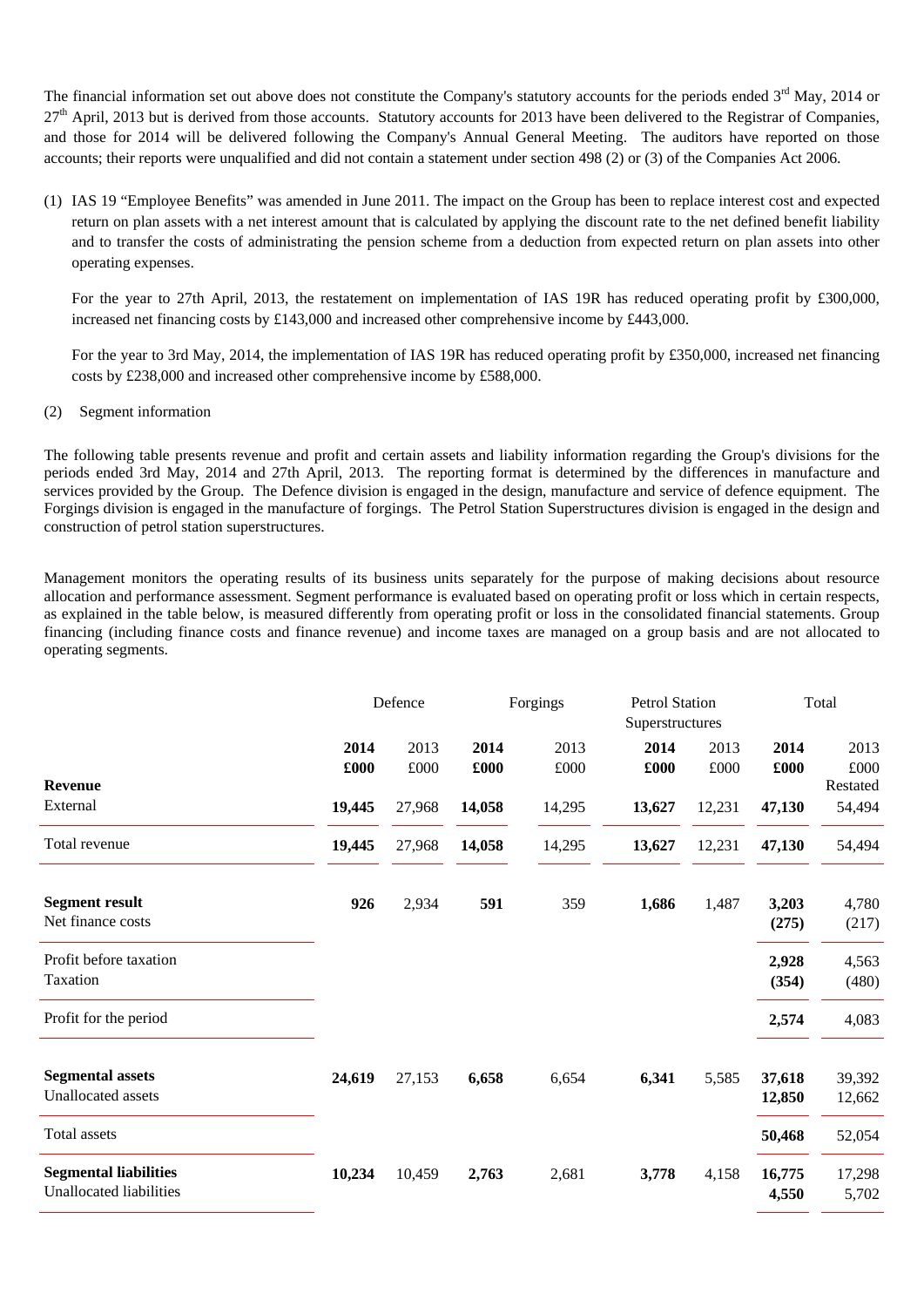| Total liabilities                   |            |            |            |            |            |            | 21,325 | 23,000 |
|-------------------------------------|------------|------------|------------|------------|------------|------------|--------|--------|
| Capital expenditure<br>Depreciation | 134<br>189 | 107<br>315 | 450<br>454 | 463<br>466 | 121<br>330 | 665<br>348 |        |        |

#### **Geographical analysis**

The following table presents revenue and expenditure and certain assets and liabilities information by geographical segment for the periods ended 3rd May, 2014 and 27th April, 2013. The Group's geographical segments are based on the location of the Group's assets. Revenue from external customers is based on the geographical location of its customers.

|                                                                                  |        | Europe |       | Rest of the World |       | North America |        |        |  | Total |
|----------------------------------------------------------------------------------|--------|--------|-------|-------------------|-------|---------------|--------|--------|--|-------|
|                                                                                  | 2014   | 2013   | 2014  | 2013              | 2014  | 2013          | 2014   | 2013   |  |       |
|                                                                                  | £000   | £000   | £000  | £000              | £000  | £000          | £000   | £000   |  |       |
| <b>Revenue</b>                                                                   |        |        |       |                   |       |               |        |        |  |       |
| External                                                                         | 32,803 | 37,703 | 4,487 | 6,339             | 9,840 | 10,452        | 47,130 | 54,494 |  |       |
| Non-current assets                                                               | 19,026 | 18,090 | 61    | 105               | 175   | 291           | 19,262 | 18,486 |  |       |
| Current assets                                                                   | 29,682 | 31,595 | 1,191 | 1,020             | 856   | 953           | 31,729 | 33,568 |  |       |
| Liabilities                                                                      | 20,805 | 22,021 | 390   | 193               | 653   | 786           | 21,848 | 23,000 |  |       |
| Capital expenditure                                                              | 904    | 1,206  | ٠     | 6                 | 36    | 40            | 940    | 1,252  |  |       |
| <b>Information about major customers</b>                                         |        |        |       |                   |       |               | 2014   | 2013   |  |       |
| Revenue from major customers arising from sales reported in the Defence segment: |        |        |       |                   |       |               | £000   | £000   |  |       |
| Customer 1                                                                       |        |        |       |                   |       |               | 10,796 |        |  |       |
| Customer 1                                                                       |        |        |       |                   |       |               |        | 14,741 |  |       |

| (3) | <b>Employee Information</b>                                                            | 2014<br><b>Number</b> | 2013<br>Number |
|-----|----------------------------------------------------------------------------------------|-----------------------|----------------|
|     | The average number of employees, including executive directors, during the period was: |                       |                |
|     | Production                                                                             | 199                   | 223            |
|     | Technical                                                                              | 62                    | 69             |
|     | Distribution                                                                           | 25                    | 25             |
|     | Administration                                                                         | 51                    | 56             |
|     |                                                                                        | 337                   | 373            |
| (a) | Staff costs                                                                            | 2014                  | 2013           |
|     | Their, including executive directors, employment costs were as follows:                | £000                  | £000           |
|     | Wages and salaries                                                                     | 11,162                | 12,396         |
|     | Social Security costs                                                                  | 1,302                 | 1,467          |
|     | Other pension costs                                                                    | 408                   | 721            |
|     |                                                                                        | 12,872                | 14,584         |
|     |                                                                                        | 2014                  | 2013           |
| (b) | Directors' emoluments                                                                  | £000                  | £000           |
|     | Aggregate directors' emoluments                                                        | 1,114                 | 1,368          |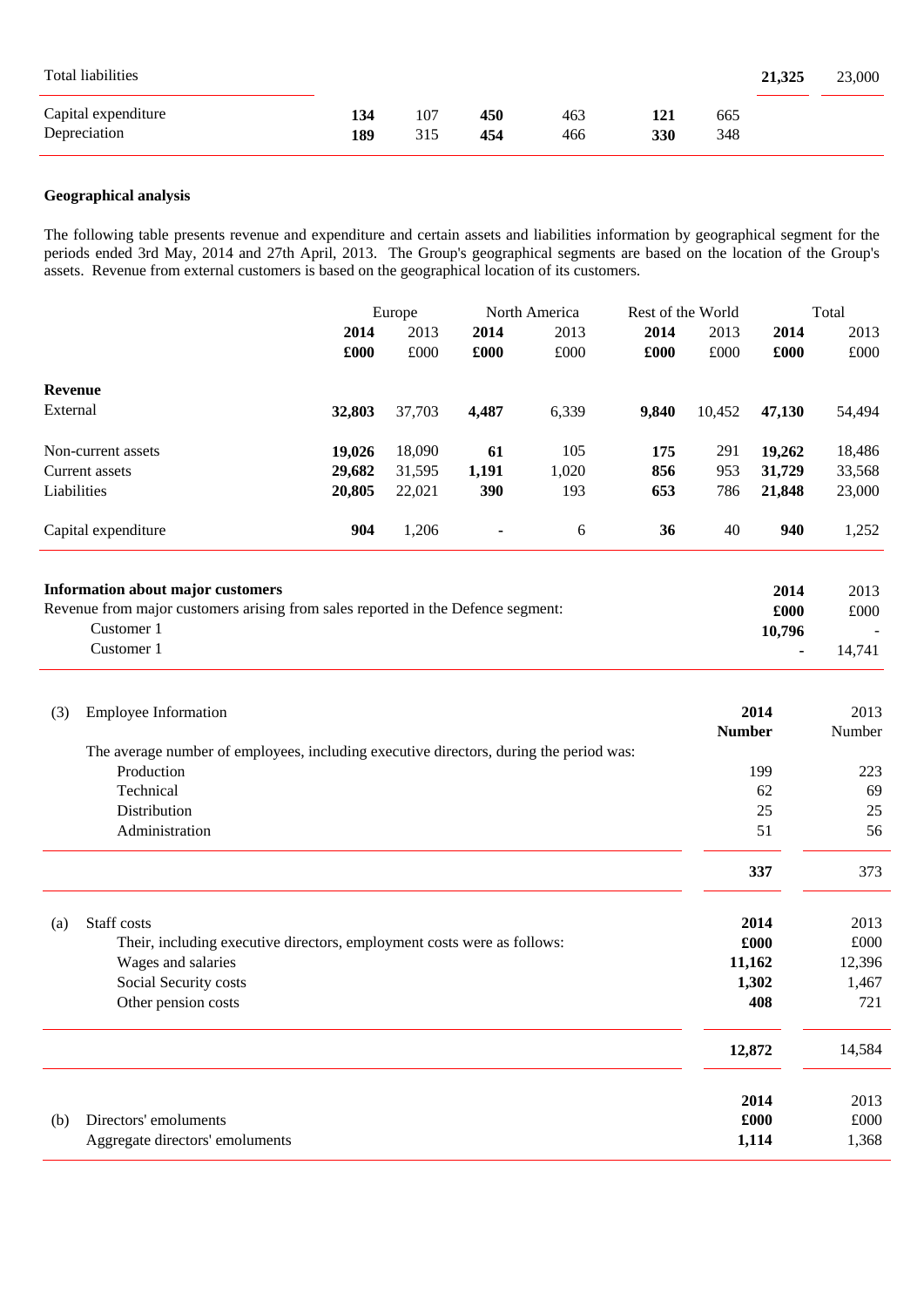#### **(4)**

#### **(a) Taxation**

| The charge for taxation comprises:                                        | 2014<br>£000 | 2013<br>£000 |
|---------------------------------------------------------------------------|--------------|--------------|
| <b>Current tax</b>                                                        |              |              |
| United Kingdom corporation tax                                            | 236          | 618          |
| Tax over provided in previous years                                       | (32)         | (230)        |
| Foreign corporation tax                                                   | 381          | 290          |
|                                                                           |              |              |
| Group current tax                                                         | 585          | 678          |
| Deferred tax                                                              |              |              |
| Origination and reversal of temporary differences                         | (72)         | 44           |
| Adjustments in respect of prior years                                     | (67)         | (207)        |
| Impact of reduction in deferred tax rate (23% to 20%)                     | (92)         | (35)         |
| Group deferred tax                                                        | (231)        | (198)        |
| Tax on profit                                                             | 354          | 480          |
|                                                                           |              |              |
| Tax relating to items charged or credited to other comprehensive income   |              |              |
| <b>Deferred tax</b>                                                       |              |              |
| Deferred tax on remeasurement gains/losses on pension scheme current year | 219          | (634)        |
| Impact of reduction in deferred tax rate (23% to 20%)                     | 177          | 68           |
| Deferred taxation on revaluation surplus on land and buildings            | 446          |              |
| Income tax in the statement of comprehensive income                       | 842          | (566)        |
|                                                                           |              |              |

#### **(b) Factors affecting the tax charge for the year**

The tax assessed for the period differs to the standard rate of corporation tax in the U.K. (24%). The differences are explained below:

|                                                                                          | 2014<br>£000 | 2013<br>£000 |
|------------------------------------------------------------------------------------------|--------------|--------------|
| Profit before tax                                                                        | 2,928        | 4,563        |
| Profit multiplied by standard rate of corporation tax of 23% (2013 - 24%)<br>Effects of: | 673          | 1,095        |
| Expenses not deductible for tax purposes                                                 | (128)        | (147)        |
| Adjustment in respect of prior periods                                                   | (99)         | (433)        |
| Impact of reduction in deferred tax rate (23% to 20%)                                    | (92)         | (35)         |
| Total tax charge for the period                                                          | 354          | 480          |

#### **(5) Earnings per share**

The calculation of basic and diluted earnings per share is based on:

- (a) Profit for the period attributable to equity holders of the parent of £2,574,000 (2013 £4,083,000);
- (b) 17,603,561 (2013 18,151,025) Ordinary shares, being the diluted weighted average number of Ordinary shares in issue.

This represents 18,396,073 (2013 - 18,396,073) being the weighted average number of Ordinary shares in issue less 792,512 (2013 - less 245,048) being the weighted average number of shares both held within the ESOT 245,048 (2013-245,048) and purchased by the Company 547,464(2013-nil).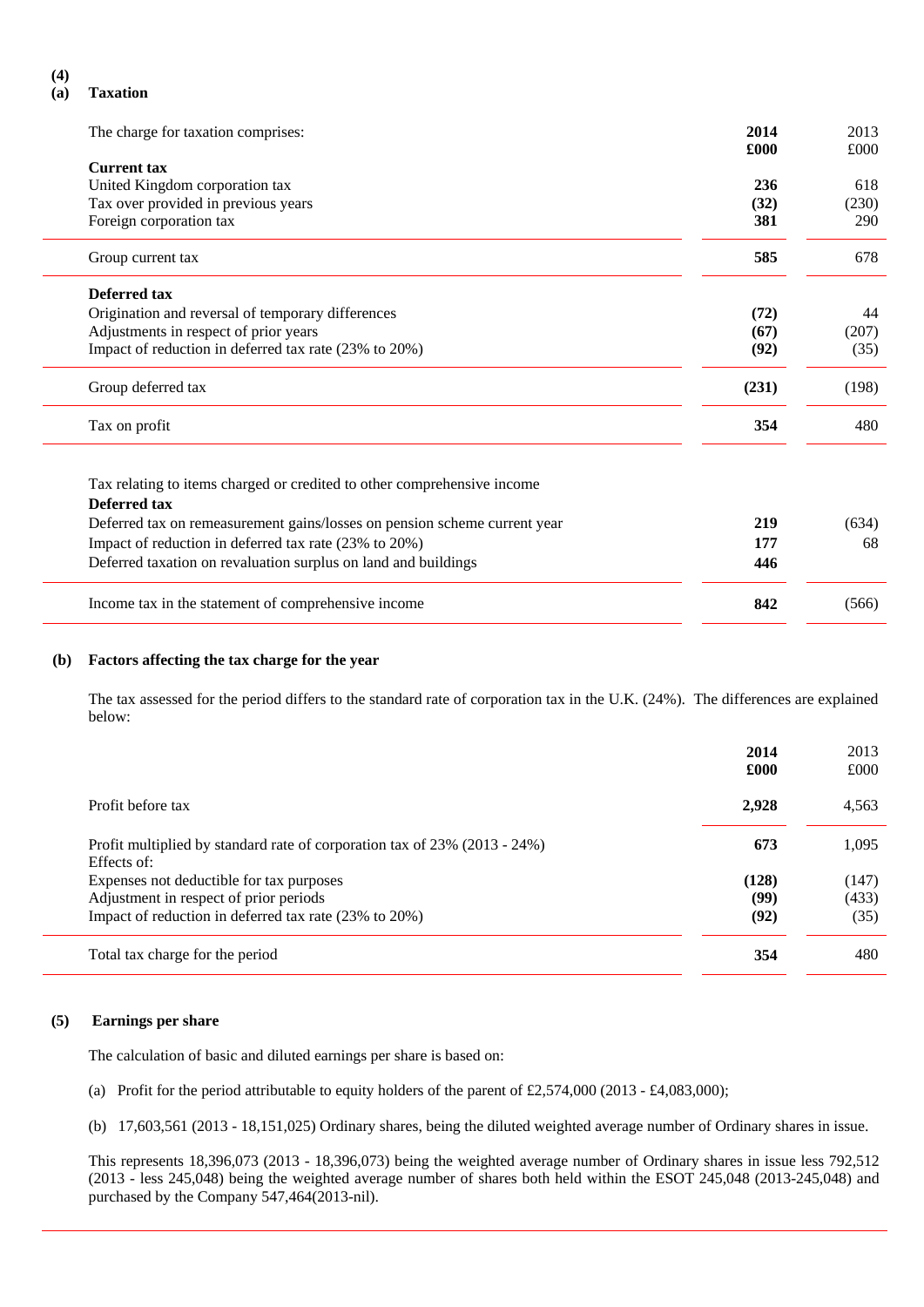| (6)<br>Dividends paid and proposed<br>Declared and paid during the year                                                   | 2014<br>£000 | 2013<br>£000 |
|---------------------------------------------------------------------------------------------------------------------------|--------------|--------------|
| On Ordinary shares<br>Final dividend for 2013 : 6.50p (2012 - 6.50p)<br>Interim dividend for $2013 : 1.50p(2012 - 1.50p)$ | 1,180<br>272 | 1,180<br>272 |
|                                                                                                                           | 1.452        | 1.452        |
| Proposed for approval by shareholders at the AGM<br>Final dividend for 2014 : 6.50p (2012 - 6.50p)                        | 1.073        | 1,180        |

#### **(7) Trade and other receivables**

|                                                               | Group          |                          | Company |        |
|---------------------------------------------------------------|----------------|--------------------------|---------|--------|
|                                                               | 2014           | 2013                     | 2014    | 2013   |
|                                                               | £000           | £000                     | £000    | £000   |
| Trade receivables                                             |                |                          |         |        |
|                                                               | 5,572          | 10,467                   | 4,326   | 9,323  |
| Retentions on contracts                                       | 2,644          | 2,590                    | 2,644   | 2,590  |
| Amounts owed by subsidiary                                    |                |                          |         |        |
| undertakings                                                  | $\blacksquare$ | $\overline{\phantom{a}}$ | 1,264   | 1,923  |
| Other receivables                                             |                |                          |         |        |
|                                                               | 44             | 8                        | 42      | 2      |
|                                                               |                |                          |         |        |
|                                                               | 8,260          | 13,065                   | 8,276   | 13,838 |
| Gross amounts due from customers for contract work - included |                |                          |         |        |
| above                                                         | 821            | 2,977                    | 200     | 2,671  |

The aggregate amount of costs incurred and recognised profits to date on contracts is £17,407,000 (2013 - £12,774,000).

(a) Trade receivables are denominated in the following currencies

|                  | Group |        | Company |        |
|------------------|-------|--------|---------|--------|
|                  | 2014  | 2013   | 2014    | 2013   |
|                  | £000  | £000   | £000    | £000   |
| Sterling         | 4,105 | 8,691  | 4,105   | 8,691  |
| Euro             | 510   | 304    | 221     | 219    |
| US dollar        | 245   | 856    | ۰       | 413    |
| Other currencies | 712   | 616    | ۰       | $\sim$ |
|                  | 5,572 | 10,467 | 4,326   | 9,323  |

Trade receivables are non-interest bearing and are generally on 30 days terms and are shown net of provision for impairment. The aged analysis of trade receivables not impaired is as follows:

| Group | Total  | Not past | $<$ 30 days | $30 - 60$ | 60-90 | > 90 |
|-------|--------|----------|-------------|-----------|-------|------|
|       |        | due      |             | days      | days  | days |
|       | £000   | £000     | £000        | £000      | £000  | £000 |
| 2014  | 5.572  | 3,686    | 1,058       | 159       | 49    | 620  |
| 2013  | 10,467 | 8.597    | 937         | 253       | 490   | 190  |

As at 3rd May, 2014 trade receivables at a nominal value of £184,000 (2013 - £328,000) were impaired and fully provided. Bad debts of £ 165,000 were recovered and bad debts of £21,000 (2013 - £11,000 ) were incurred.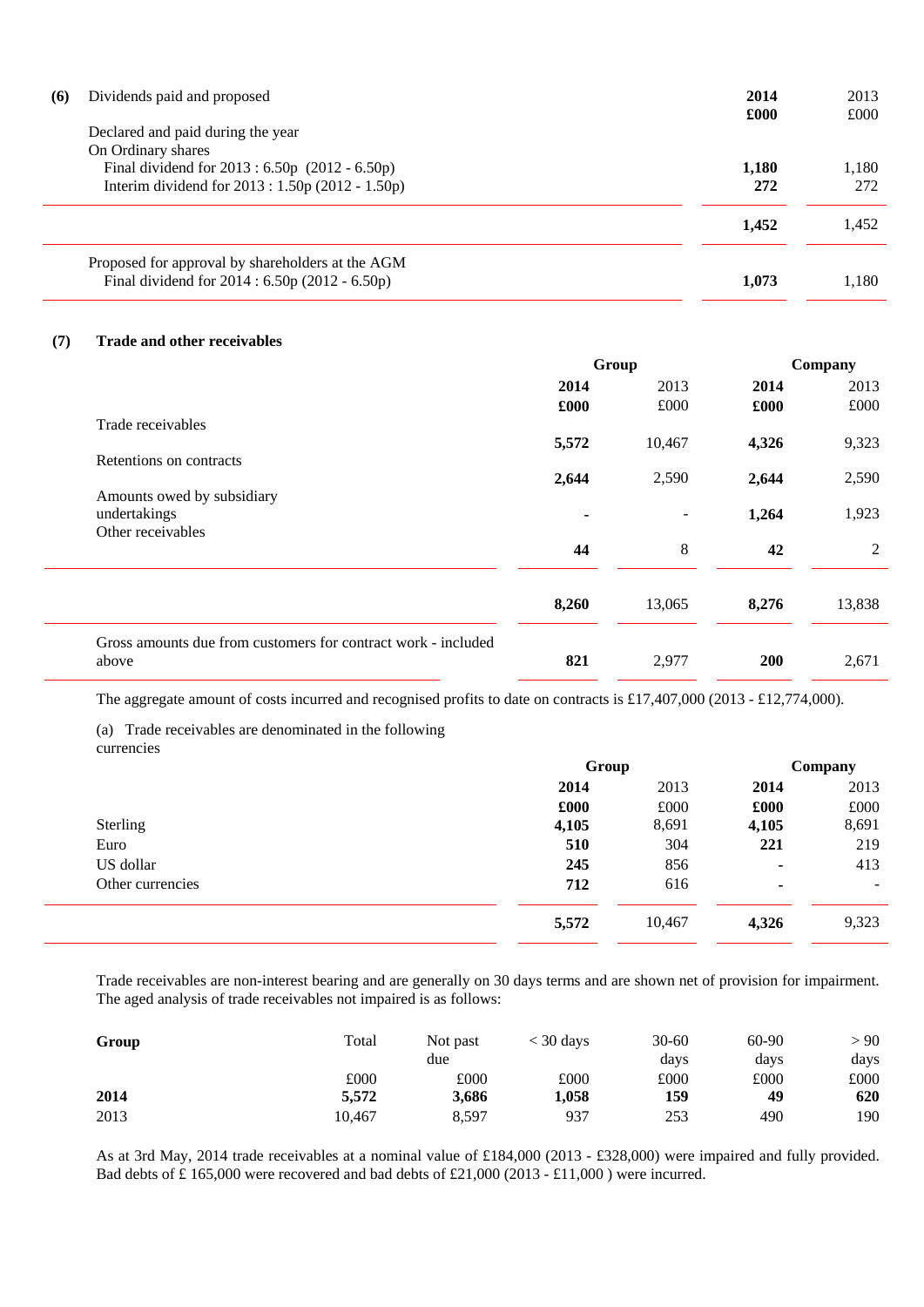| $\mathcal{L}$ ompany |       |       |     |     |     |     |
|----------------------|-------|-------|-----|-----|-----|-----|
| 2014                 | 4,326 | 2,666 | 922 | 96  | 28  | 614 |
| 2013                 | 9.323 | 7,831 | 647 | 189 | 481 | 175 |

As at 3rd May, 2014 trade receivables at a nominal value of £168,000 (2013 - £328,000) were impaired and fully provided. Bad debts of £165,000 were recovered and bad debts of £5,000 (2013 - nil) were incurred.

(b) Retentions on contracts are denominated in the following currencies

|                  |       | Group                    |       | Company |  |
|------------------|-------|--------------------------|-------|---------|--|
|                  | 2014  | 2013                     | 2014  | 2013    |  |
|                  | £000  | £000                     | £000  | £000    |  |
| Sterling         | 2,644 | 1,222                    | 2,644 | 1,222   |  |
| Euro             | ۰     | 54                       | ۰     | 54      |  |
| US dollar        | ۰     | 1,314                    | ۰     | 1,314   |  |
| Other currencies | ۰     | $\overline{\phantom{a}}$ |       | ۰.      |  |
|                  | 2,644 | 2,590                    | 2,644 | 2,590   |  |

Retentions on contracts are non interest bearing and represent amounts contractually retained by customers on completion of contracts for specific time periods as follows:

|     | Group                    | Total | Up to $6$<br>months | $6 - 12$<br>months | $12 - 18$<br>months | $18 - 24$<br>months |
|-----|--------------------------|-------|---------------------|--------------------|---------------------|---------------------|
|     |                          | £000  | £000                | £000               | £000                | £000                |
|     | 2014                     | 2,644 | 2,644               | $\blacksquare$     | $\blacksquare$      |                     |
|     | 2013                     | 2,590 | 2,569               | 21                 |                     |                     |
|     | Company                  |       |                     |                    |                     |                     |
|     | 2014                     | 2,644 | 2,644               |                    | ٠                   |                     |
|     | 2013                     | 2,590 | 2,569               | 21                 | ۰                   |                     |
| (8) | Cash                     |       | Group               |                    |                     | Company             |
|     |                          |       | 2014                | 2013               | 2014                | 2013                |
|     |                          |       | £000                | £000               | £000                | £000                |
|     | Cash at bank and in hand |       | 4,786               | 12,942             | 3,741               | 12,010              |
|     | Short term deposits      |       | 9,500               | 505                | 9,500               | 505                 |
|     |                          |       | 14,286              | 13,447             | 13,241              | 12,515              |

#### **(9) Reserves**

Share Capital

The balance classified as share capital includes the nominal value on issue of the Company's equity share capital, comprising 10p Ordinary shares.

Capital redemption reserve

The balance classified as capital redemption reserve represents the nominal value of issued share capital of the Company, repurchased.

Other reserve

This is the revaluation reserve previously arising under UK GAAP which is now part of non-distributable retained reserves.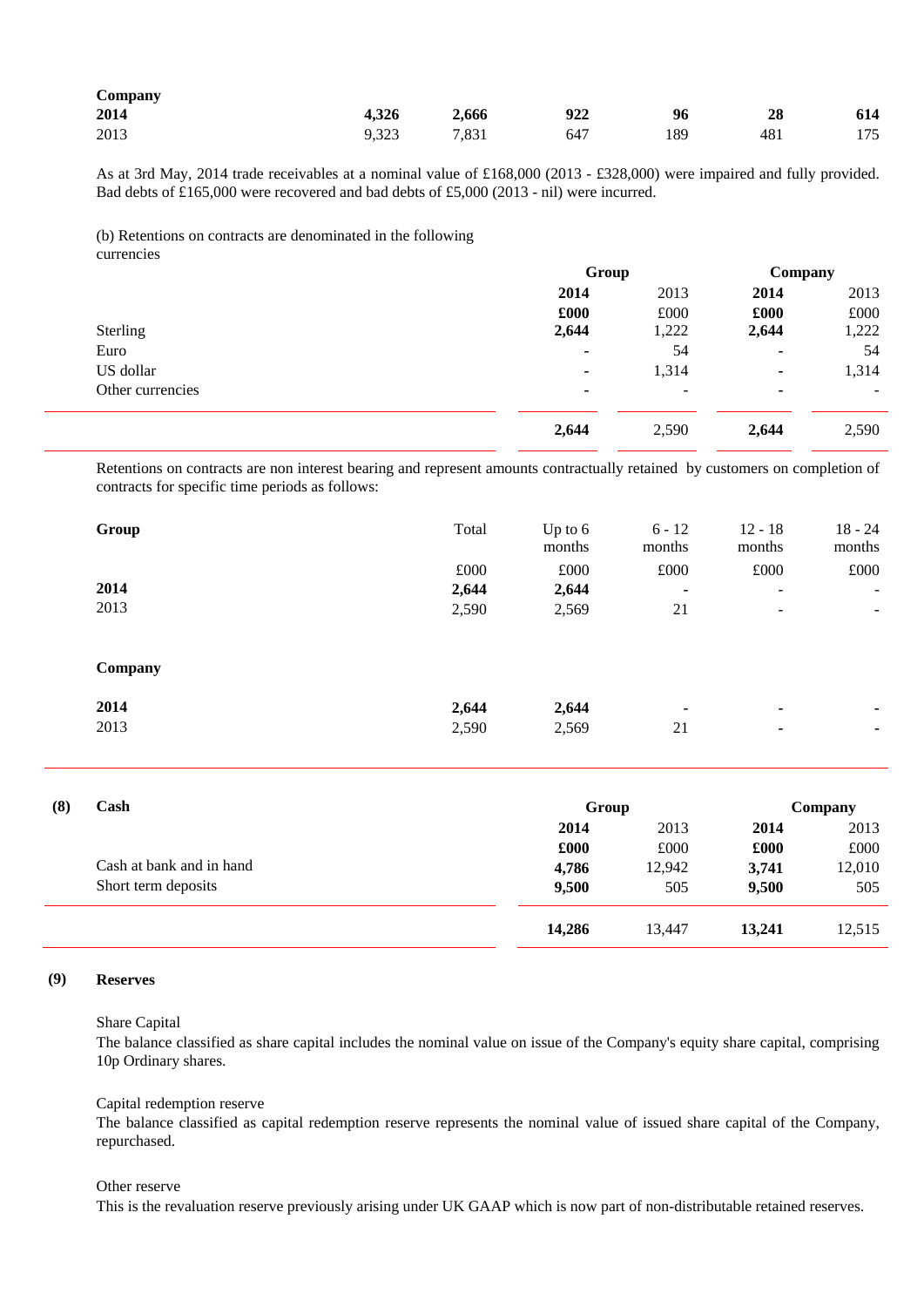Revaluation reserve

The asset revaluation reserve is used to record increases in the fair value of land and buildings and decreases to the extent that such decrease relates to an increase on the same assets previously recognised in equity. This also includes the impact of the change in related deferred tax due to the change in corporation tax (23% to 20%).

#### Special reserve

The balance classified as special reserve represents the share premium on the issue of the Company's equity share capital.

#### Currency translation reserve

The foreign currency translation reserve is used to record exchange differences arising from the translation of the financial statements of foreign subsidiaries. It is also used to record the effect of hedging net investments in foreign operations.

| <b>Treasury Shares</b>         |            |      |
|--------------------------------|------------|------|
|                                | 2014       | 2013 |
|                                | £000       | £000 |
| Employee Share Ownership Trust | <b>100</b> | 100  |
| Shares in treasury (see below) | 2,959      | ۰.   |
|                                | 3,059      | 100  |
|                                |            |      |

During 1991 the Company established an Employee Share Ownership Trust ("ESOT"). The trustee of the ESOT is Appleby Trust (Jersey) Ltd, an independent company registered in Jersey. The ESOT provides for the issue of options over Ordinary shares in the Company to Group employees, including executive directors, at the discretion of the Remuneration Committee.

The trust has purchased an aggregate 245,048 (2013- 245,048) Ordinary shares, which represents 1.3% (2013 - 1.3%) of the issued share capital of the Company at an aggregate cost of £100,006. The market value of the shares at 3rd May, 2014 was £508,000 (2013 - £512,048. The Company has made payments of £Nil (2013 - £Nil) into the ESOT bank accounts during the period. No options over shares (2013 – Nil) have been granted during the period. Details of the outstanding share options, for Directors are included in the Directors' remuneration report.

The assets, liabilities, income and costs of the ESOT have been incorporated into the Company's financial statements. Total ESOT costs charged to the income statement in the period amounts to £4,000 (2013 - £5,000). During the period no options on shares were exercised  $(2013 - Nil)$  and no shares were purchased  $(2013 - Nil)$ .

The Company made the following purchases of its own 10p ordinary shares to be held in Treasury:

|                                                                                 | £000  |
|---------------------------------------------------------------------------------|-------|
| 11th December, 2013 1,000,000 shares from the Group's pension scheme. (note 28) | 1,722 |
| 30th January, 2014 646,334 shares                                               | 1,237 |
|                                                                                 | 2,959 |
|                                                                                 |       |

The preliminary announcement is prepared on the same basis as set out in the previous year's accounts.

The Directors confirm to the best of their knowledge that:<br>(a) the financial statements, prepared in accordance with International Financial Reporting Standards, give a true and fair view of the assets, liabilities, financial position and profit or loss of the group and the undertakings included in the consolidation taken as a whole; and

(b) the Chairman's Statement includes a fair review of the development and performance of the business and the position of the group and the undertakings included in the consolidation taken as a whole, together with a description of the principal risks and uncertainties that they face.